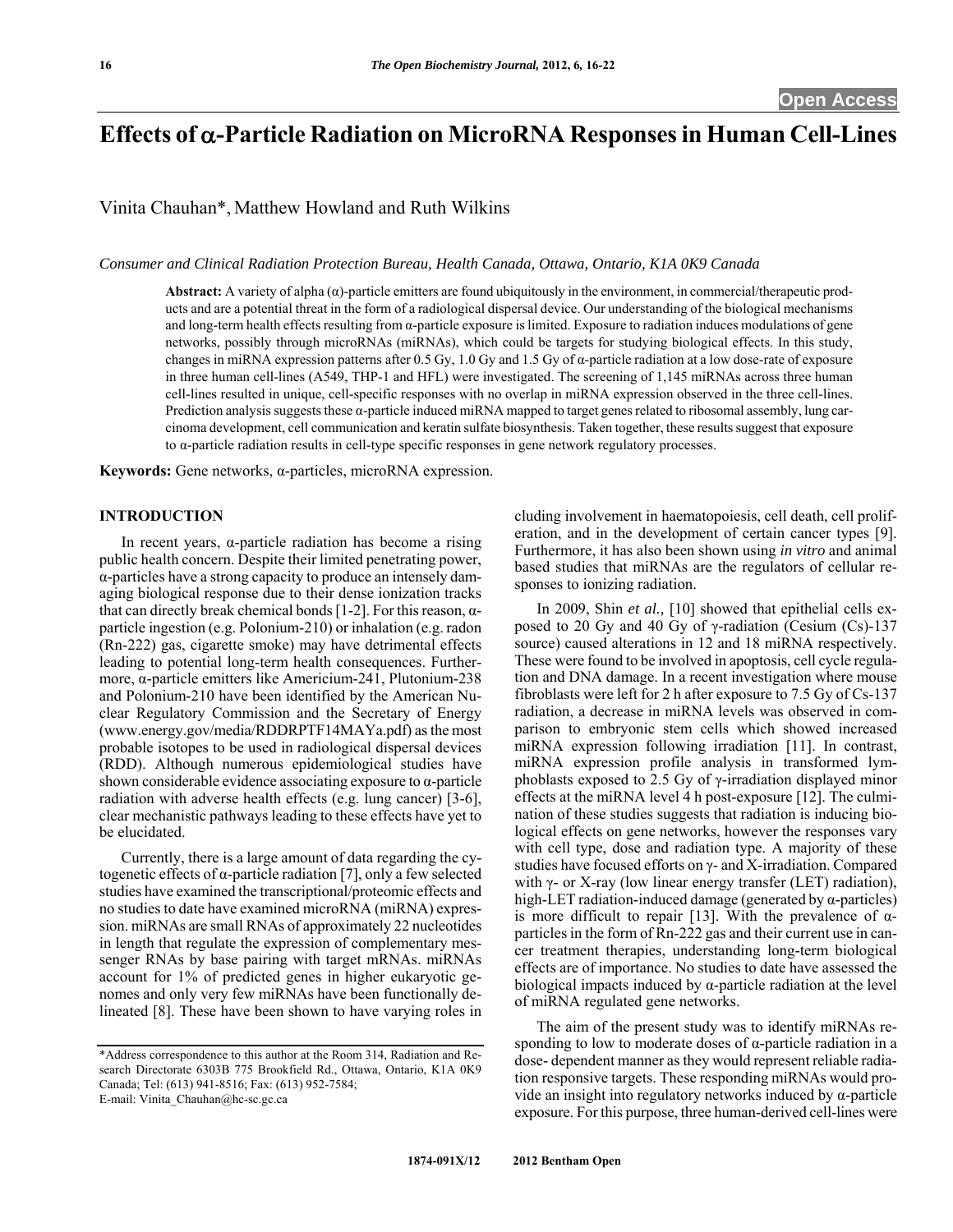exposed to Am-241 electroplated discs, at doses 0.5 Gy, 0.1 Gy and 1.5 Gy and harvested 24 h post-exposure and analyzed for differential changes in miRNA expression patterns relative to a control group.

# **MATERIALS AND METHODS**

# **Cell Exposure and Harvesting**

 A human lung epithelial cell line (A549), a peripheral monocytic cell line (THP-1) and human primary lung fibroblasts (HFL-1) were obtained from The American Type Culture Collection (ATCC, Manassas, VA, USA). Cells were maintained in a humidified incubator (37°C, 5%  $CO_2/95\%$  air) in 75 cm2 tissue culture flasks (Costar, Cambridge, MA, USA). THP-1 cells were grown to 90% confluence for 2-3 days in Royal Park Medical Institute (RPMI)-1640 (Invitrogen Canada, Burlington, ON Canada) in media containing 10% fetal bovine serum (FBS) (Sigma-Aldrich Canada, Oakville, ON, Canada). HFL-1 and A549 cells were cultivated in F-12K medium (Invitrogen), containing 10% (FBS) (Sigma-Aldrich Canada). The cells were cultured to  $\sim$  90% confluency, then exposed to  $\alpha$ particle radiation at doses ranging from  $0.0$  (control) to 1.5 Gy, using Am-241 electroplated discs(Eckert and Ziegler Isotope Products Ltd, Valencia, CA, USA) having an activity level of 66.0 kBq  $\pm$  3% (dose rate of 0.98  $\pm$  0.01 Gy/h, LET of  $127.4\pm0.4$  keV/µm). The absorbed dose of  $\alpha$ -radiation to which cells were exposed was calculated using the GEANT4 v.9.1 Monte Carlo toolkit and validated with *in vitro* experiments [14]. For the  $\alpha$ -particle exposures, cells were cultured in thin Mylar based plastic dishes (MD) (Chemplex Industries, Palm City, FL, USA), which allowed the penetration of the  $\alpha$ particles. Cell viability was assessed from a 30 µL aliquot by the dual stain viability assay [15] both prior to exposure, 24 h post-exposure and a further 72 h post-exposure for THP-1 cells at all doses tested. The remaining cells were centrifuged at 1000 rpm for 5 min, decanted, and resuspended in 350  $\mu$ L of lysis buffer, provided by Qiagen's RNeasy Mini kit. The cells were stored at -80°C until RNA isolation (Qiagen Inc, Mississauga, ON, Canada).

# **RNA Isolation**

 The frozen lysates were pipetted onto a QIAshredder spin column, and the miRNA was extracted using the miRNeasy Mini kit according to the manufacturer's instructions (Qiagen Inc.). The concentration and quality of the RNA sample isolation was determined through spectrophotometric means (optical density (OD) ratio of A260:A280), using the Agilent 2100 Bioanalyzer, following the manufacturer's instructions (Agilent Technologies, Mississauga, ON). Samples with a RIN value of greater than or equal to 8.0 were deemed to be acceptable for analysis. An input of 200 ng of RNA was used for miRNA analysis following the Illumina(r) MicroRNA Expression Profiling Assay Guide (11317302 Rev. A). Samples were hybridized on Illumina human v2 miRNA BeadChips. BeadChips were imaged and quantified with the Illumina iScan scanner and data was processed with Illumina GenomeStudio v2010.2.

### **Statistical Analysis**

 Data pre-processing was done within GenomeStudio, where the intensities were averaged per probe/miRNA. Normalization of dataset was conducted in GeneSpring (version GX 11.5).

Intensities were normalized to the 25th percentile. Intensities were log2 transformed and a two tailed T-test was performed. The variance was not assumed to be the same between the groups. Multiple testing using Benjamini & Hochberg false discovery correction was applied to the p-values in order to obtain robust responding miRNA targets.

# **Quantitative Real Time-Polymerase Chain Reaction (qRT-PCR)**

 Selected genes identified by miRNA array analysis as displaying statistical significance, with fold changes of 2 or higher and for which primers were validated were further assessed by qRT-PCR. Total RNA (100 ng) isolated from cells was reverse transcribed into complementary DNA using the  $RT^2$  First Strand Kit (SABiosciences Corp., Frederick, Maryland, USA). Gene profiling was performed according to the manufacturer's instructions using custom RT<sup>2</sup>-profiler PCR arrays (SABio-Sciences Corp.). Reactions were prepared in 96-well plates and performed in duplicate in a spectrofluorometric thermal cycler (Biorad iCycler; Hercules, CA). The relative expression of each gene was determined by using the comparative threshold (Ct) method [16]. Analysis of qRT-PCR expression profiles and statistical analysis of data were performed using the super array biosciences web portal for data analysis of their products. (SABiosciences

http://www.sabiosciences.com/pcr/arrayanalysis.php).

# **Target Prediction Analysis**

 Predicted transcript targets of significantly altered miRNA (p≤0.05, FC≥|1.5| for all doses, Table **1**) were found using Microcosm v5 (maintained by the European Bioinformatics Institute, http://www.ebi.ac.uk/enright-srv/microcosm/htdocs/targets/v5/). These unique transcript identifiers (ENST) were then matched to their corresponding genes by performing a biomart data query (maintained by Ontario Institute for Cancer Research and the European Bioinformatics Institute, http://www. biomart.org/). Unique gene identifiers (ENSG) were assigned using the "ensemble genes v62" and the "homo sapiens genes GRCh37.p3" search parameters. The ENST numbers were input as an ID select filter with output attributes of ENSG and ENST. These ENSG gene lists were then submitted as gene candidates to the DIANA-mirPath algorithm to find specific pathways that may be modified by miRNA modulations. The queries were submitted to the DIANA-mirPath multiple miRNA analysis using the DIANA MicroT v4 search algorithm [17] as assembled gene lists from each respective cell type. Pathways are identified by contrasting the genes submitted compared to the genes present in the Kyoto Encyclopaedia of Genes and Genomes KEGG canonical pathways. Only significant ( $p \leq 0.05$ ) pathways generated from the union of cellspecific gene-lists are reported.

# **RESULTS**

#### **Cellular Viability**

 The viability and cell numbers were determined 24 h postexposure and a further 72 h post-exposure for THP-1 cells. No significant effects on viability or cell number were observed at any doses tested in this study. The viability remained above 98% in all treatment groups and controls, indicating that the  $\alpha$ -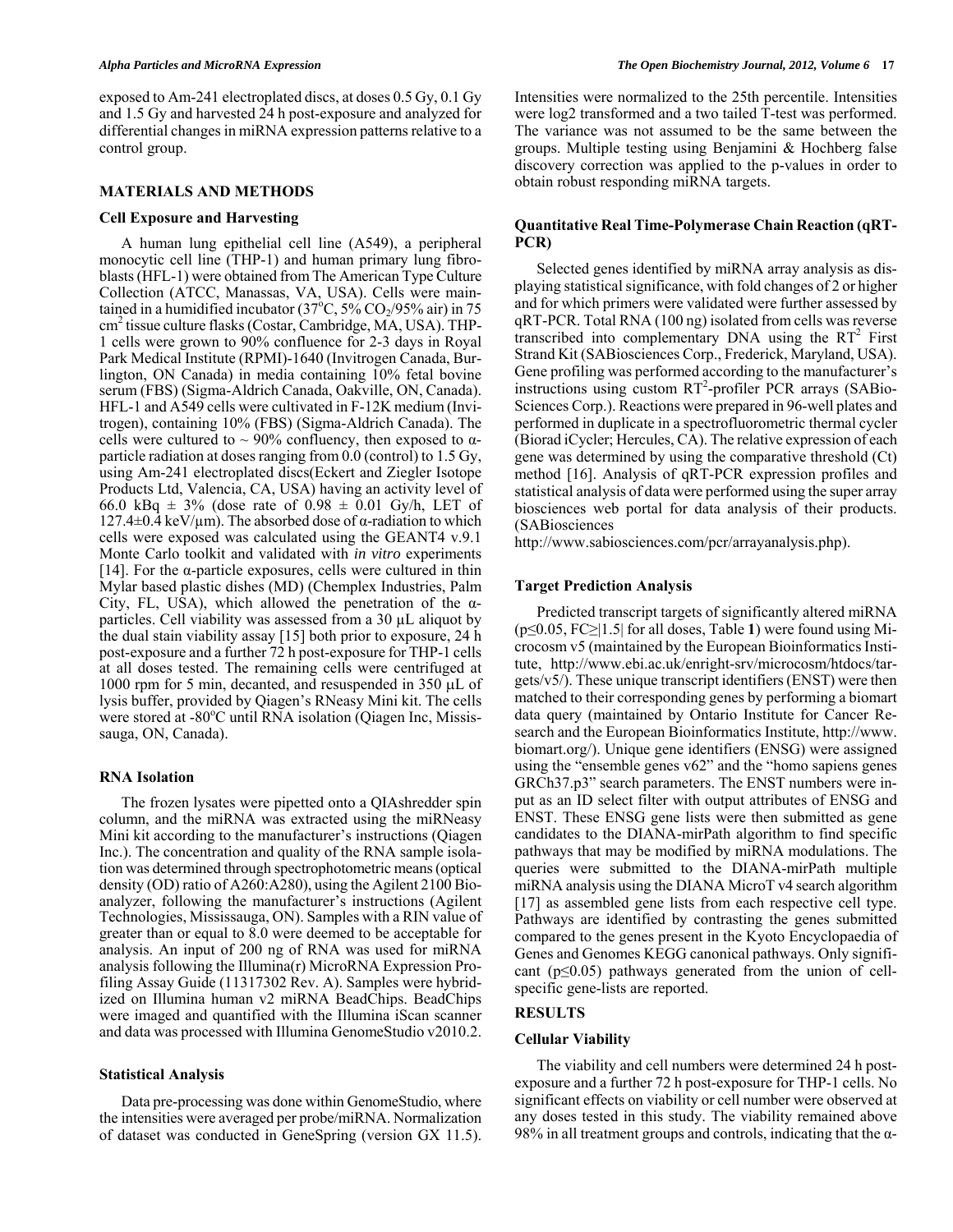**Table 1. miRNAs responsive at all doses from array profiling. Statistically significant differentially expressed miRNA with corresponding p-values and fold changes (FC) which were found to respond at all doses of α-particle radiation tested (0.5, 1.0, and 1.5 Gy) and were harvested 24 hours post-exposure. Statistical cut-off at p ≤ .05, FC≥|1.5| with n = 5 biological replicates** 

| Cell-Type | miRNA              | 0.5 Gy FC | p-Value | 1.0 Gy FC | p-Value | 1.5 Gy FC | p-Value |
|-----------|--------------------|-----------|---------|-----------|---------|-----------|---------|
| A549      | hsa-mi $R-486-5p$  | 1.94      | 0.00    | 2.57      | 0.00    | 2.91      | 0.00    |
|           | hsa-mi $R-187$     | 1.54      | 0.00    | 1.81      | 0.00    | 2.00      | 0.00    |
|           | hsa-mi $R-25*$     | $-1.69$   | 0.02    | $-1.69$   | 0.02    | $-1.67$   | 0.02    |
|           | hsa-mi $R-92a-1*$  | $-1.84$   | 0.00    | $-1.93$   | 0.00    | $-2.11$   | 0.00    |
|           | hsa-mi $R-424*$    | $-2.21$   | 0.00    | $-1.79$   | 0.01    | $-1.87$   | 0.00    |
|           | hsa-mi $R-16-1*$   | $-1.61$   | 0.01    | $-1.56$   | 0.01    | $-1.63$   | 0.00    |
|           | hsa-mi $R-23a*$    | $-1.73$   | 0.01    | $-1.54$   | 0.03    | $-1.66$   | 0.01    |
| $HFL-1$   | hsa-mi $R-663$     | 2.87      | 0.01    | 2.42      | 0.02    | 2.19      | 0.01    |
|           | hsa-mi $R-491-5p$  | 1.47      | 0.03    | 1.64      | 0.01    | 1.61      | 0.01    |
|           | hsa-mi $R-560:9.1$ | 2.47      | 0.00    | 2.48      | 0.00    | 2.17      | 0.01    |
|           | hsa-mi $R-675$     | 2.75      | 0.00    | 2.34      | 0.05    | 1.79      | 0.05    |
|           | hsa-mi $R-1228*$   | 1.53      | 0.01    | 1.54      | 0.01    | 1.58      | 0.01    |
| THP-1     | hsa-mi $R-708$     | 2.03      | 0.02    | 2.16      | 0.02    | 2.51      | 0.00    |

\*an miRNA expressed at low levels relative to the miRNA in the opposite arm of a hairpin

particle radiation did not cause a significant degree of cell death (data not shown). Previous studies from our laboratory have assessed the biological impacts of  $\alpha$ -particle radiation effects on cellular viability, apoptosis, cell survival and γ-H2AX induction [14, 18]. Immediate effects on cell viability are minimal; however DNA damage induction can be seen 30 minutes post-exposure through  $\gamma$ -H2AX assessment [19]. Longer-term viability and cell survival effects were apparent when measured through apoptotic induction (96h) (caspase activation and annexin V binding) and clonogenic assay (2 weeks), respectively.

# **miRNA Profiling**

 miRNA profiling was assessed in three cell-lines following exposure to moderate doses of α-particle radiation. Only highly significant miRNA expressions are presented which were observed across the three doses tested, and with fold change  $>$ |1.5|. Among the 1,145 miRNAs that were screened in the three cell-lines, only a selected few were shown to be statistically significant and were found to be uniquely responding by celltype (Table **1**). A549 cells showed the highest number of responding miRNAs, a total of 7 miRNAs were expressed at the three doses tested, 71% were downregulated and 29% were shown to be upregulated. Highest expression was observed with miR-486-5p and the lowest expression was observed with miR-424\*. Human lung fibroblasts exposed to  $\alpha$ -particle radiation expressed 5 responding miRNAs, all of which were upregulated. Among the 5 miRNAs, three (miR-663, miR-560:9.1 and miR-675) were shown to consistently have 2 fold or higher levels of expression. Screening of THP-1 cells following radiation insult resulted in no statistically significant responses 24h post-exposure. However, the induction of miR- 708 was observed three days post-exposure. A heat map was constructed to provide a qualitative representation of the similarities and differences in expression patterns of the miR- responses obtained for the different cell-types (Fig. **1**). The heat map further highlights the unique responses obtained for each cell-type. A few miRNAs were expressed consistently at all three doses (miR-25\*, -16-1\*, -491-5p, -1228\*), while other miRNAs exhibited a graded dose-responsive expression (miR-486-5p, -9-29-1\*, -424\*, -663, -675, -708).

# **Validation of Altered Expression of Radiation-Inducible miRNA**

 A few select dose-responsive miRNAs were further validated using qRT-PCR. As shown in Table **2**, a comparable pattern of expression and significance was observed across all doses tested using the two methodologies. Therefore, the miRNA responses are robust and valid targets for further analysis studies.

# **Target Prediction Analysis**

 DIANA-mirPath is a web-based computational tool that was used to identify molecular pathways potentially altered by the expression of the multiple miRNAs and their associated genes that were obtained for each cell-line. The analysis tool allowed miRNA target genes to be compared to a set of miRNA targets to all known KEGG pathways. The combinatorial effect of coexpressed microRNAs for each cell-line showed uniquely responding pathways to be activated. Submission of significantly modulated miRNA gene lists to the DIANA-mirPath algorithm resulted in the identification of statistically significant KEGG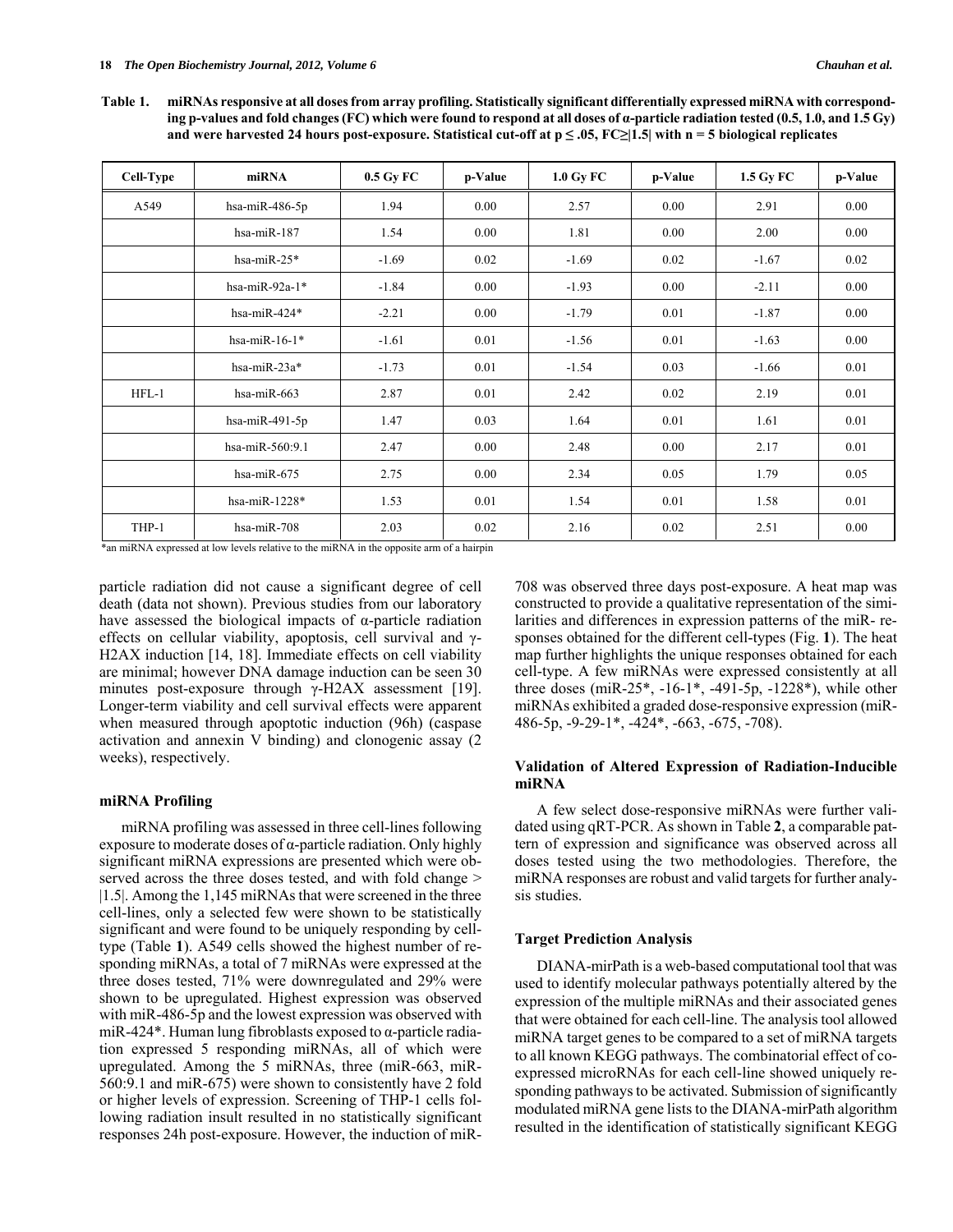

**Fig. (1).** Heat map showing quantitative expression patterns of miRNAs responsive at all doses (0.0, 0.5, 1.0, 1.5 Gy) for all cell lines (A549, HFL-1 THP-1). Red signifies down-regulation and green signifies up-regulation in miRNA expression, based on an n=5 biological replicates.

pathways (Table **3**). Target prediction analysis of miRNA from epithelial lung cell (A549) identified a total of four statistically significant canonical pathways including ribosome assembly, small cell lung cancer formation and the transforming growth factor (TGF)-β signaling cascade. Submission of gene lists from the human lung fibroblasts (HFL-1) identified nine pathways, the most statistically significant being cell communication. Human monocytic cell (THP-1) analysis yielded three significant pathways, including those involved in keratin sulfate biosynthesis, hematopoietic cell lineage and peroxisome proliferator-activated receptor (PPAR) signaling. The ribosome assembly pathway was the only one that was shown to be common to both A549 and HFL-1 cells.

# **DISCUSSION**

 MiRNAs are involved in many biological processes and dysregulation of these networks can result in diseases such as cancer. It has been known for decades that ionizing radiation promotes carcinogenesis and the impact of a high-linear energy transfer (LET) radiation type such as α-particle is more potent in comparison to X-ray and  $\gamma$ -irradiation [20,21]. Due to these damaging qualities,  $\alpha$ -particles have emerged as promising radiation types for use in cancer treatment therapies [22] and more undesirably as isotopes to be used in RDDs. Therefore, understanding their biological impact is important. At the cellular level, it is well known that  $\alpha$ -particle radiation causes DNA double strand breaks which are more difficult for the body to repair [13]. An understanding of this response at the gene network regulatory level is limited. Therefore, the focus of this study was to assess in three cell-lines the effects of  $\alpha$ -particle radiation on miRNA expression. Specifically, two human lung cell-lines were assessed as these may be relevant to environmental/inhalation exposures, i.e., through Rn-222 gas inhalation. In addition, a blood monocytic cell-line was examined which may be more pertinent for biomarker discovery.

 Overall, alterations in miRNA profiles caused by α-particle radiation resulted in a limited response in all three cell-lines that were assessed. Of the responding miRNAs, all were shown to be responsive at the three doses tested. A549 cells exposed to 0.5-1.5 Gy of radiation displayed the expression of 7 miRNAs. A majority of these were shown to be downregulated. MiR-486-5p was significantly upregulated by  $\sim$ 3 fold at the high dose tested. miR- 486-5p has been consistently shown to be differentially expressed in various cancer types [23]. Among the downregulated miRNAs miR-92a-1 emerged as being decreased in expression by 2 fold at all three doses tested. Overall, target prediction of the differentially expressed miRNAs obtained for A549 cells showed them to be involved in four pathways including ribosome assembly, small cell lung cancer, gamma-hexacheorocyclohexane degradation and TGF-beta signaling. A study in 2009, irradiating A549 cells with  $\gamma$ -rays from a Cs-137 source showed the expression of 20 miRNAs with fold changes greater then 2 fold [10]. However, irradiations were conducted at 20 and 40 Gy, which is significantly higher from that which was used in this study. In fact, no overlapping miRNA responses were seen between the Shin *et al.* [10] study and this investigation. This further highlights that a low-LET radiation type may activate different responding pathways in comparison to high-LET radiation exposure as observed for α-particle radiation.

 MiRNA analysis of human lung fibroblasts showed the expression of 5 α-particle induced-miRNAs, all of which were shown to be upregulated. miR-663 displayed the highest fold change relative to the other induced miRNAs, though interestingly, the expression was shown to decrease with the dose of radiation. This was most noticeable with miR-675, which showed the highest level of expression at the lowest dose of radiation. This would imply that higher doses of radiation may cause degradation of miRNA products in order to allow for gene expression. Target prediction analysis showed that most statistically significant pathways associated with miR-675 are in cell communication; specific gene targets using Microcosm analysis include *COMP*, *ITGB4*, *KRT23*, *LAMA1*, *NES* and *TNC*. A study by Maes *et al.* on [24] profiled normal human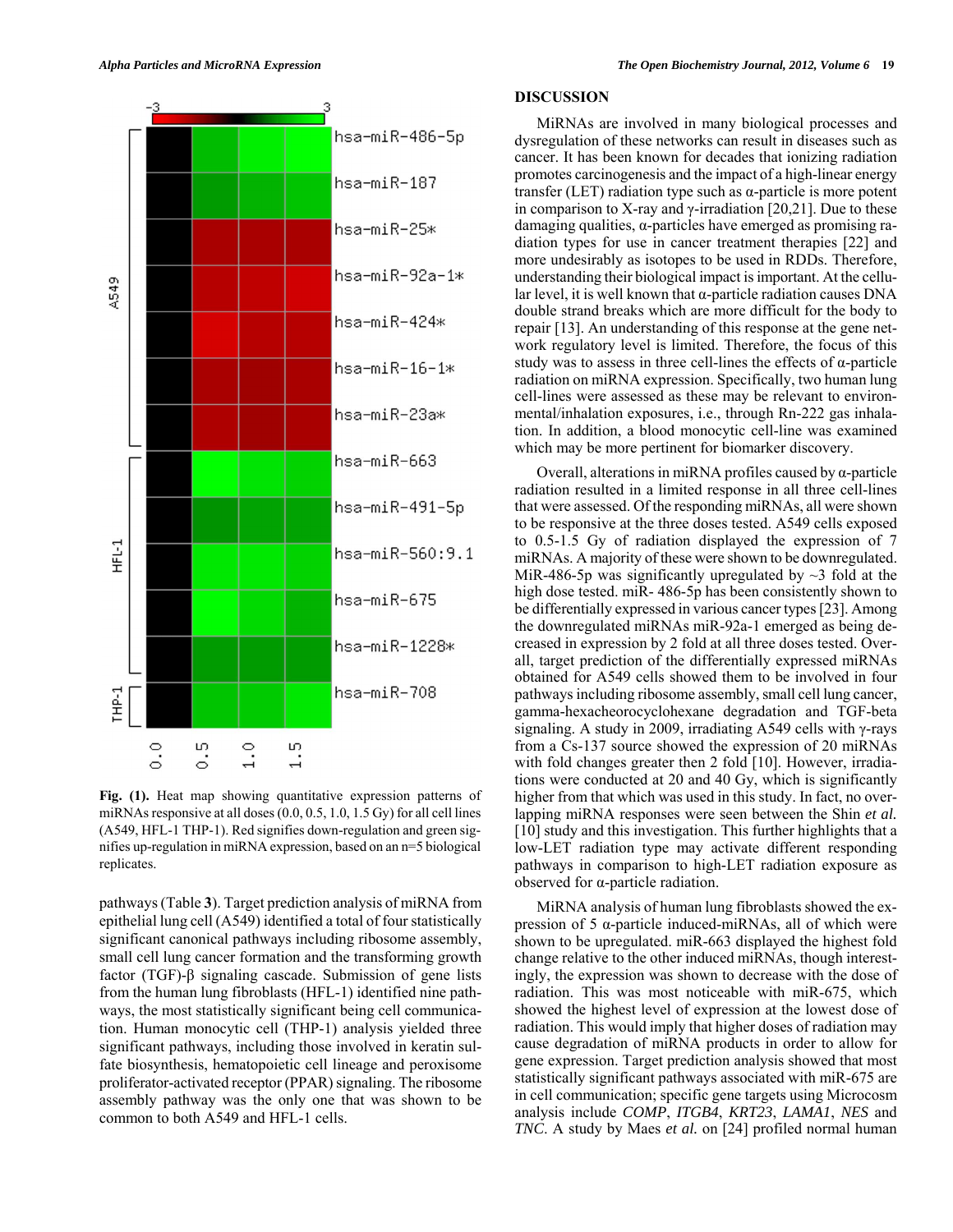**Table 2. qRT-PCR validation of array response. qRT-PCR was conducted using custom designed primer plates to validate the response of the miRNA arrays. Statistically significant differentially expressed miRNA with corresponding p-values and fold changes (FC) which were found to respond at all doses of α-particle radiation tested (0.5, 1.0, and 1.5Gy). Statistical cut-off at p ≤ 0.05** 

| Cell-Type | uRNA              | $0.5$ Gy FC | <b>SEM</b> | $1.0 \text{ Gy } \text{FC}$ | <b>SEM</b> | 1.5 Gy FC | <b>SEM</b> |
|-----------|-------------------|-------------|------------|-----------------------------|------------|-----------|------------|
| A549      | hsa-mi $R-486-5p$ | 2.02        | 0.30       | 1.86                        | 0.15       | 2.21      | 0.21       |
|           |                   |             |            |                             |            |           |            |
| $HFL-1$   | hsa-mi $R-675$    | 2.06        | 0.25       | 2.10                        | 0.15       | 2.30      | 0.22       |
|           | hsa-mi $R-663$    | 2.10        | 0.26       | 2.01                        | 0.14       | 2.14      | 0.31       |
|           | hsa-miR-560:9.1   | 2.15        | 0.31       | 2.08                        | 0.19       | 2.2       | 0.14       |
|           |                   |             |            |                             |            |           |            |
| THP-1     | hsa-miR-708       | 2.00        | 0.26       | 2.20                        | 0.16       | 2.60      | 0.16       |

skin fibroblasts for miRNA expression changes in a time course after 0.1 Gy and 2.0 Gy of X-rays. Contrasting their results with this investigation showed only one miRNA, miR-663, to be common between the two studies. However, in the Meas *et al.* investigation, this miRNA was shown to be downregulated after 2.0 Gy of X ray and 0.5 h post-exposure whereas in this study a marked increase in miRNA was observed following irradiation with 0.5-1.5 Gy of α-particle radiation. The lack of commonality and reciprocal regulation of the same miRNA suggests that a different regulatory response is elicited by the two radiation types, despite the exposure to a similar dose of radiation.

 To determine if the responses observed for HFL-1 and A459 cells were induced in a circulating cell-type, which is more relevant to the identification of a bio-dosimeteric marker for α-particle radiation, THP-1 cells were assessed for miRNA responses following irradiation at equivalent doses. Interestingly, no statistically significant miRNA effects were observed 24 h post-exposure. This was not unexpected as previous studies have shown that THP-1 cells produce delayed responses in gene expression following exposure to an insult [18]. A study conducted in our laboratory has shown that THP-1 cells exposed to  $α$ -particle radiation at 0, 0.5, 1.0, and 1.5 Gy of radiation show no effects on apoptosis and gene expression 24 h post-exposure [18]. Significant changes were only observed 96 h post-exposure. Therefore, in this study, further analysis at 72 h showed expression of 1 statistically significant miRNA. A strong 2 fold dose-responsive increase in the expression of miR-708 was observed, which was further validated by qRT-PCR. Interestingly, miR-708 has emerged as an important early detection marker of squamous cell lung cancer in sputum [25]. Using DIANA analysis, miR-708 gene targets were predicted to be involved in three statistically significant pathways including keratin sulfate biosynthesis, hematopoietic cell-lineage and PPAR signaling pathway. Keratin sulfate pathway was shown to be the top statistically significant canonical pathway that may be targeted by miR-708. This pathway has been shown to involve genes *ST3GAL3*, *FUT8*, *B4ALT2* and *B4GALT3* and is a component of the glycan metabolism and biosynthesis pathway. As miR-708 was uniquely induced, it may lend itself to be a candidate biomarker of α-particle radiation response. However, further analysis and verification of this response would be needed using lymphocytes from healthy individuals following α-particle exposure.

 In conclusion, this study highlights a subset of human miRNAs that show robust expression changes in response to  $\alpha$ particle radiation. To date, no studies have examined the responses of three cell-types on miRNA expression following αparticle radiation. All cell-types that were assessed in this study showed differentially responding gene regulators, the lung epithelial cell-line displaying the greatest number of responding miRNAs. In addition, we have potentially identified a biodosimeteric marker, miR-708, which was only expressed in a circulating blood monocyte and exhibited a delayed induction. This marker may be a basis for further validation studies. Overall, this study has identified α-particle induced miRNAs that may be associated with adverse biological effects related to carcinogenesis; however, it should be noted that any possible effects of α-particle radiation on miRNA expression cannot, as of this time, be directly correlated to human disease. Further validation would be required to identify the specific pathways that are involved in these regulatory responses.

# **CONFLICT OF INTEREST**

None declared.

### **ACKNOWLEDGMENTS**

 This work was supported by the Health Canada Research and Development Genomic Initiative. The authors are grateful to the Vancouver Prostate Centre for processing of the miRNA arrays.

# **ABBREVIATIONS**

| Am-241     | $=$ | Americium                    |
|------------|-----|------------------------------|
| $Cs-137$   | $=$ | Cesium                       |
| $Rn-222$   | $=$ | Radon                        |
| FC         | $=$ | Fold Change                  |
| MD         | $=$ | Mylar Based Plastic Dishes   |
| <b>FBS</b> | $=$ | <b>Fetal Bovine Serum</b>    |
| <b>TBS</b> |     | Triphosphate Buffered Saline |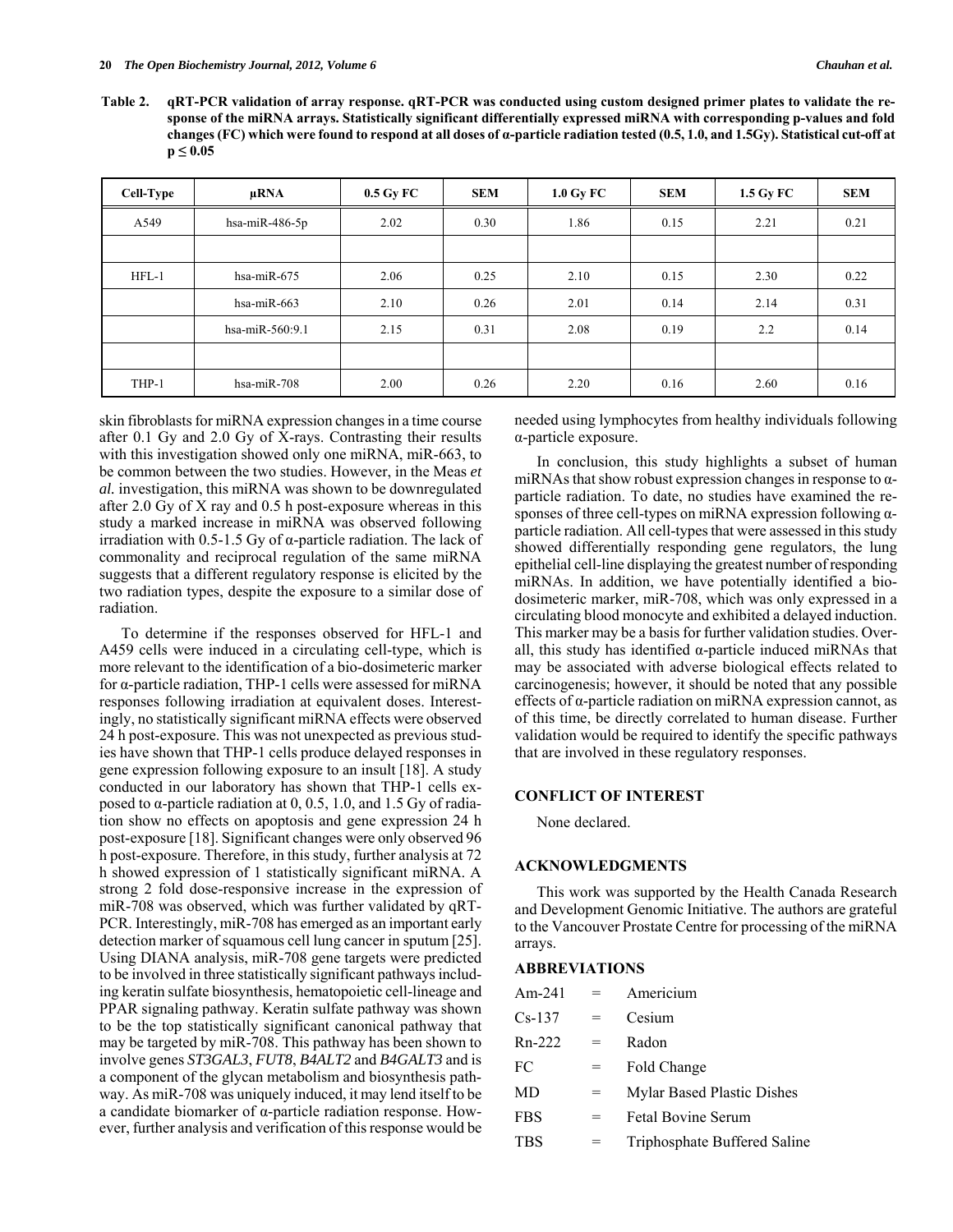# **Table 3. Statistically significant pathways as identified by the DIANA-mirPath multiple miRNA algorithm. Pathways were found using gene targets of responding miRNAs**

| Cell-Type                 | Pathway                                                                    | <b>KEGG Pathway Code</b> | # Genes                   | <b>Gene Targets</b>                                                                                                                                                             | p-Value |  |
|---------------------------|----------------------------------------------------------------------------|--------------------------|---------------------------|---------------------------------------------------------------------------------------------------------------------------------------------------------------------------------|---------|--|
| A549                      | Ribosome                                                                   | hsa03010                 | $\overline{4}$            | RPL35 RPL3L RPS5 RPS6                                                                                                                                                           | 0.002   |  |
|                           | Small cell lung cancer                                                     | hsa05222                 | 8                         | AKT3 CCNE1 LAMA5 AMB3 NFKB2 PTK2<br><b>RELA RXRB</b>                                                                                                                            | 0.028   |  |
|                           | gamma-Hexachlorocyclohexane<br>degradation                                 | hsa00361                 | 9                         | ACP5 ACP6 ACPP ALPI ALPL ALPPL2<br>DHRS2 PON1 PON2                                                                                                                              | 0.035   |  |
|                           | TGF-beta signaling pathway                                                 | hsa04350                 | 9                         | ACVR2B COMP ID3 MAPK3 NOG TGFB1<br>THBS4 TNF ZFYVE9                                                                                                                             | 0.037   |  |
| $HFL-1$                   | Cell Communication                                                         | hsa01430                 | 24                        | CHAD COL11A2 COL1A1 COL6A1 COL6A2<br>COMP ITGB4 KRT14 KRT15 KRT17 KRT23<br>KRT37 KRT39 KRT5 KRT71 KRT76 KRT82<br>KRT9 LAMA1 LAMA5 LAMB3 LAMB4 NES<br><b>TNC</b>                 | 0.003   |  |
|                           | Phosphatidylinositol signaling<br>system                                   | hsa04070                 | 14                        | CALML3 CDIPT DGKA INPP5E ITPKA<br>ITPR3 PI4KB PIB5PA PIK3CA PIK3CD<br>PIP5K1B PLCG2 PLCZ1 PRKCG                                                                                 | 0.011   |  |
|                           | Lysine degradation                                                         | hsa00310                 | 9                         | DLST ECHS1 EHMT2 HADHA NSD1 OGDH<br>OGDHL PLOD1 PLOD3                                                                                                                           | 0.013   |  |
|                           | Inositol phosphate metabolism                                              | hsa00562                 | 10                        | INPP5E ITPKA MIOX PI4KB PIB5PA<br>PIK3CA PIK3CD PIP5K1B PLCG2 PLCZ1                                                                                                             | 0.022   |  |
|                           | Glycan structures - biosynthesis<br>$\mathbf{1}$                           | hsa01030                 | $\overline{4}$            | ALG12 B4GALT3 CHPF ST3GAL2                                                                                                                                                      | 0.023   |  |
|                           | Focal adhesion                                                             | hsa04510                 | 28                        | ACTNI BAD BCAR1 CHAD COL11A2<br>COLIA1 COL6A1 COL6A2 COMP FLNA ILK<br>ITGA2B ITGB4 LAMA1 LAMA5 LAMB3<br>LAMB4 MYL2 MYL9 MYLK2 MYLPF PIK3CA<br>PIK3CD PPP1CA PRKCG RAC3 TLN1 TNC | 0.031   |  |
|                           | Leukocyte transendothelial<br>migration                                    | hsa04670                 | 18                        | ACTN1 BCAR1 CD99 CLDN15 CLDN4 CYBA<br>MAPK12 MAPK13 MMP9 MYL2 MYL9<br>MYLPF NCF1 PIK3CA PIK3CD PLCG2<br><b>PRKCG RAPGEF3</b>                                                    | 0.033   |  |
|                           | Ribosome                                                                   | hsa03010                 | 2                         | RPL3L RPS11                                                                                                                                                                     | 0.035   |  |
|                           | ECM-receptor interaction                                                   | hsa04512                 | 14                        | AGRN CHAD COLIIA2 COLIA1 COL6A1<br>COL6A2 ITGA2B ITGB4 LAMA1 LAMA5<br>LAMB3 LAMB4 SV2A TNC                                                                                      | 0.041   |  |
| THP-1                     | Keratan sulfate biosynthesis                                               | hsa00533                 | $\overline{4}$            | ST3GAL3 FUT8 B4GALT2 B4GALT3                                                                                                                                                    | 0.000   |  |
|                           | Hematopoietic cell lineage                                                 | hsa04640                 | 7                         | CD33 CD1A CD38 CD34 IL4R ITGA5 HLA-<br>DRB5                                                                                                                                     | 0.024   |  |
|                           | PPAR signaling pathway                                                     | hsa03320                 | 6                         | APOC3 RXRB APOA5 APOA2 FABP3 ACOX3                                                                                                                                              | 0.039   |  |
| <b>PBS</b><br><b>EDTA</b> | Phosphate Buffered Saline<br>$=$<br>Ethylenediaminetetraacetic Acid<br>$=$ |                          | RPMI<br>$qRT-PCR$         | Royal Park Medical Institute<br>$\hspace*{0.4em} = \hspace*{0.4em}$<br>Quantitative Real Time-Polymerase Chain<br>$=$<br>Reaction                                               |         |  |
| <b>OD</b><br><b>CT</b>    | Optical density<br>$=$<br>Comparative Threshold<br>$=$                     |                          | <b>KEGG</b><br><b>TGF</b> | Kyoto Encyclopaedia of Genes and Genomes<br>$=$<br>Transforming growth factor<br>$=$                                                                                            |         |  |
| miRNAs<br><b>LET</b>      | MicroRNAs<br>$=$<br>Linear energy transfer<br>$=$                          |                          | <b>PPAR</b>               | Peroxisome proliferator-activated receptor<br>$=$                                                                                                                               |         |  |